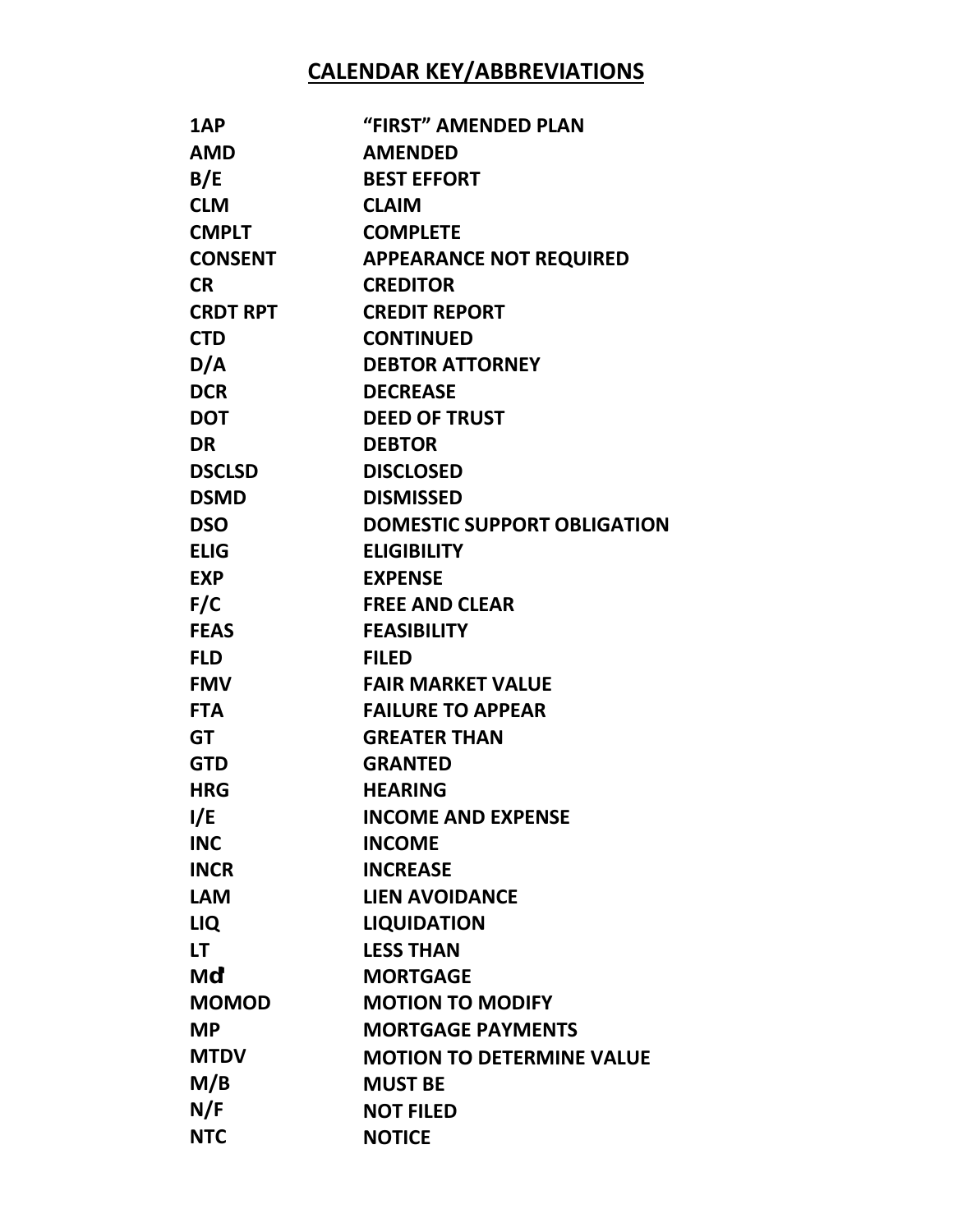## **CALENDAR KEY/ABBREVIATIONS**

| NRP         | <b>NO REAL PROPERTY</b>   |
|-------------|---------------------------|
| <b>OBJ</b>  | <b>OBJECTION</b>          |
| ОC          | <b>OBJECTING CREDITOR</b> |
| <b>POC</b>  | <b>PROOF OF CLAIM</b>     |
| POI         | <b>PROOF OF INCOME</b>    |
| <b>POS</b>  | <b>PROOF OF SERVICE</b>   |
| РP          | <b>PLAN PAYMENT</b>       |
| <b>PYMT</b> | <b>PAYMENT</b>            |
| RP.         | <b>REAL PROPERTY</b>      |
| <b>SCH</b>  | <b>SCHEDULE</b>           |
| SCH-D       | <b>SCHEDULED</b>          |
| <b>SURP</b> | <b>SURPLUS</b>            |
| S/B         | <b>SHOULD BE</b>          |
| U) ·        | <b>TRUST DEED</b>         |
| <b>TX</b>   | <b>TAX RETURNS</b>        |
| W/N         | <b>WILL NOT</b>           |
| <b>UNDS</b> | <b>UNDISCLOSED</b>        |

(1) The number of the delinquent plan payments is stated right above the calendar number.

(2) The status of the post-petition mortgage payment declaration is stated under the calendar number. (e.g., "11, 12 M 1,  $2$ " ---> the declaration is filed only for the payments for Nov and Dec 2021).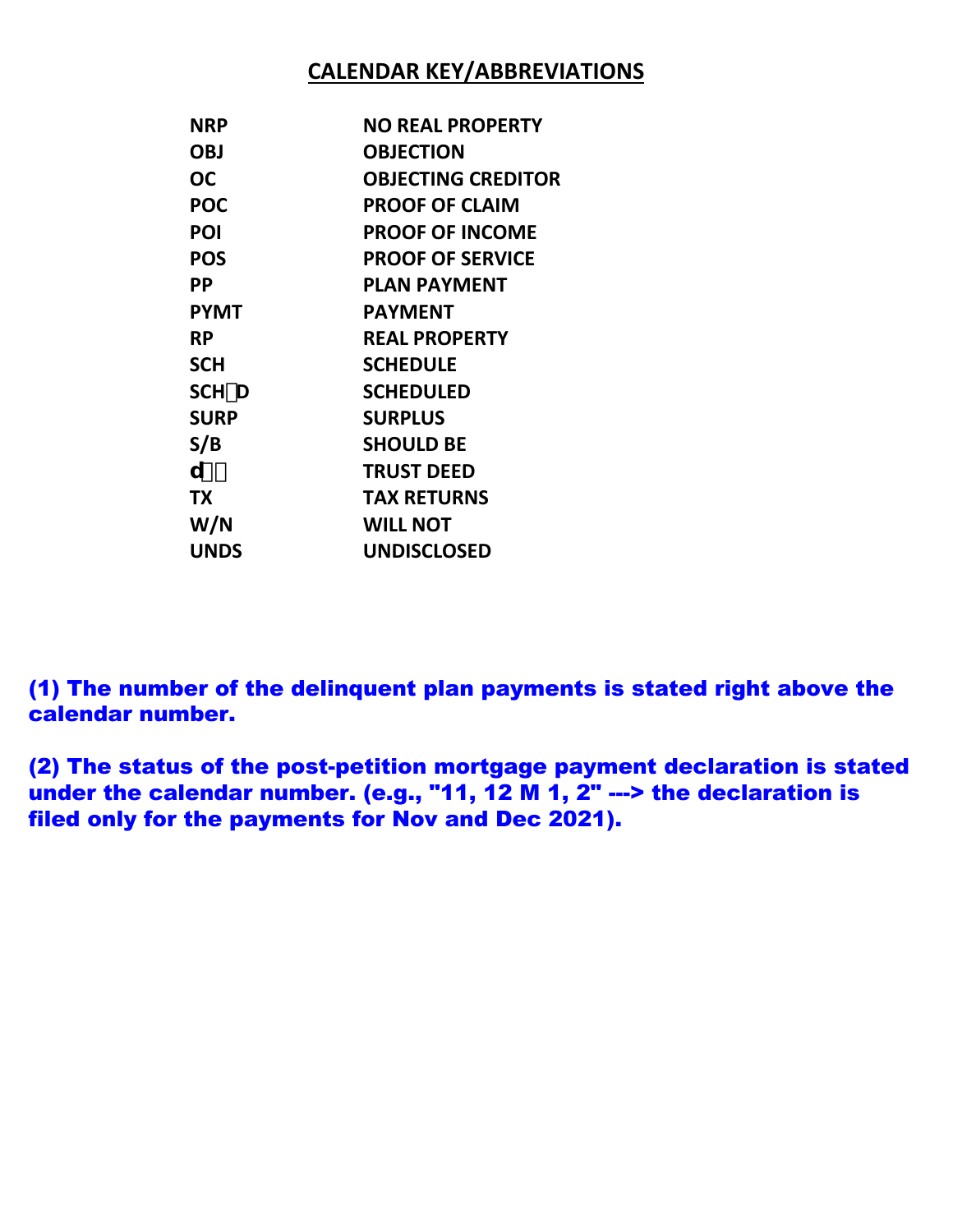| <b>AS OF 2/28/22</b><br>Judge: Hon. Vincent P. Zurzolo |                               |                                                        | <b>Chapter 13 Calendar</b><br>Time 9:00:00 AM     |              | <b>Confirmation Hearing Calendar for 3/14/2022</b> | Los Angeles Division Nancy Curry, Chapter 13 Standing Trustee | Page 1         |
|--------------------------------------------------------|-------------------------------|--------------------------------------------------------|---------------------------------------------------|--------------|----------------------------------------------------|---------------------------------------------------------------|----------------|
|                                                        | Case                          | Name                                                   |                                                   |              | <b>Time</b>                                        | <b>Attorney</b>                                               |                |
| $***$<br>-1                                            | 2020069                       | VZ<br>PROA, MYRA LIZETH                                | <b>CNFD</b>                                       | DSMD 180 349 | <b>CONSENT</b>                                     | CTD                                                           | $\mathbf{1}$   |
|                                                        | <b>RP DR not on title/MTG</b> |                                                        |                                                   |              |                                                    |                                                               |                |
|                                                        |                               |                                                        | PFDate 10/18/2021 BarDate 12/27/2021 CL5 % 100.00 |              | PP 1,246.00                                        | <b>MARCUS G. TIGGS</b>                                        |                |
| $***$<br>2                                             | 2118236                       | VZ<br>ZAMILPA, FERNANDO DANIEL III                     | <b>CNFD</b>                                       | DSMD 180 349 | <b>CONSENT</b>                                     | <b>CTD</b>                                                    | $\overline{2}$ |
| <b>NRP</b>                                             |                               |                                                        |                                                   |              |                                                    |                                                               |                |
|                                                        |                               |                                                        | PFDate 10/27/2021 BarDate 1/5/2022 CL5 % 100.00   |              | PP 602.00                                          | <b>KEVIN T. SIMON</b>                                         |                |
| 1<br>3                                                 | 2118430                       | VZ<br>HERRARTE, JOSE ANTONIO                           | <b>CNFD</b>                                       | DSMD 180 349 | <b>CONSENT</b>                                     | CTD                                                           | 3              |
|                                                        |                               |                                                        |                                                   |              | (student loan direct)                              |                                                               |                |
|                                                        |                               | 12/17/21                                               | PFDate 11/3/2021 BarDate 1/12/2022 CL5 % 100.00   |              | PP -<br>557.00                                     | <b>KEVIN TANG</b>                                             |                |
| $***$<br>4                                             | 2118646                       | VZ<br>SMITH, ROBERT LEE JR.<br>SMITH, RACHELLE BALINAS | <b>CNFD</b>                                       | DSMD 180 349 | <b>CONSENT</b>                                     | <b>CTD</b>                                                    | 4              |
| <b>NRP</b>                                             |                               |                                                        |                                                   |              |                                                    |                                                               |                |
|                                                        |                               |                                                        | PFDate 11/14/2021 BarDate 1/24/2022 CL5 % 100.00  |              | PP 400.00                                          | <b>MARK J. MARKUS</b>                                         |                |
| $***$<br>5                                             | 2119236                       | VZ<br>GONZALEZ, DORIANN                                | <b>CNFD</b>                                       | DSMD 180 349 | <b>CONSENT</b>                                     | <b>CTD</b>                                                    | 5              |
|                                                        |                               |                                                        |                                                   |              | (student loan direct)                              |                                                               |                |
|                                                        |                               |                                                        | PFDate 12/15/2021 BarDate 2/23/2022 CL5 % 100.00  |              | PP 352.00                                          | JULIE J. VILLALOBOS                                           |                |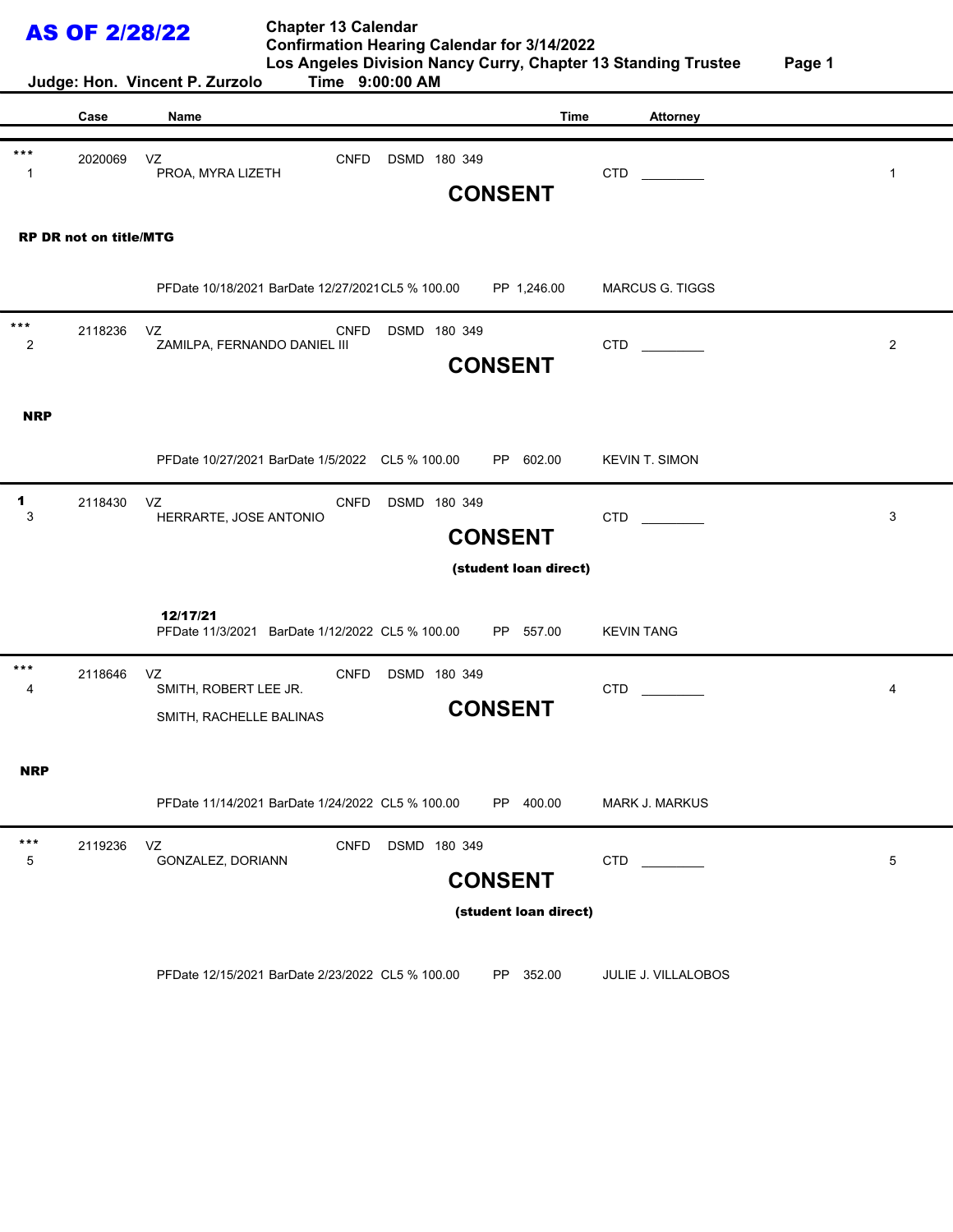|            | Judge: Hon. Vincent P. Zurzolo<br>Time 9:00:00 AM |                                                             |                                                               |                                                               |                                                 |                                                                                                                                                                                                                             |                |
|------------|---------------------------------------------------|-------------------------------------------------------------|---------------------------------------------------------------|---------------------------------------------------------------|-------------------------------------------------|-----------------------------------------------------------------------------------------------------------------------------------------------------------------------------------------------------------------------------|----------------|
|            |                                                   |                                                             |                                                               |                                                               |                                                 |                                                                                                                                                                                                                             |                |
|            | Case                                              | Name                                                        |                                                               |                                                               | <b>Time</b>                                     | <b>Attorney</b>                                                                                                                                                                                                             |                |
| ***<br>6   | 2117305                                           | VZ<br>PLEDGER, JAMES LEE III                                | <b>CNFD</b>                                                   | DSMD 180 349                                                  |                                                 | <b>CTD</b>                                                                                                                                                                                                                  | 6              |
| M 12 - 2   |                                                   | PLEDGER, MEKIA                                              |                                                               | TX (19)<br>(1AP 100%, amd J 2/28)<br>(B/E - CMI & unreas exp) |                                                 |                                                                                                                                                                                                                             |                |
|            |                                                   | 1/4/22                                                      |                                                               |                                                               |                                                 |                                                                                                                                                                                                                             |                |
|            |                                                   | PFDate 11/17/2021 BarDate 1/26/2022 CL5 % 88.00             |                                                               |                                                               | PP 1,000.00                                     | MATTHEW D. RESNIK                                                                                                                                                                                                           |                |
| ***<br>7   | 2117344                                           | VZ<br>REZA, JOHN ANDREW                                     | <b>CNFD</b>                                                   | DSMD 180 349                                                  |                                                 | <b>CTD</b>                                                                                                                                                                                                                  | $\overline{7}$ |
| <b>NRP</b> |                                                   | 1/4/22                                                      | TX (N/F-W 2019/2020)<br>(1AP 2/17)                            |                                                               |                                                 | B/E (1) loan stmnt req - 2016 Ford Fusion (\$299/mo) & 2018 VW Tiguan (\$360/mo)<br>(2) proof of exp (support for mother \$750/mo; childcare \$340/mo)<br>(3) proof of N/F-W's separate debts & monthly payment of \$100/mo |                |
|            |                                                   | PFDate 11/18/2021 BarDate 1/27/2022 CL5 % 29.00             |                                                               |                                                               | PP 321.00                                       | RAYMOND J. SEO                                                                                                                                                                                                              |                |
| ***<br>8   | 2118077                                           | VZ<br><b>GRIGORYAN, ARTHUR</b>                              | <b>CNFD</b>                                                   | DSMD 180 349                                                  |                                                 | <b>CTD</b>                                                                                                                                                                                                                  | 8              |
| <b>NRP</b> |                                                   |                                                             |                                                               | Feas (1% of unsec POC)                                        |                                                 | $*B/E$ (sched IHSS \$500/mo v. \$1,083/mo per 12/3/21 paystub TYD net)                                                                                                                                                      |                |
|            |                                                   | 12/3/21<br>PFDate 10/20/2021 BarDate 12/29/2021 CL5 % 1.00  |                                                               |                                                               | PP 270.00                                       | <b>SEVAN GORGINIAN</b>                                                                                                                                                                                                      |                |
| $***$<br>9 | 2118080                                           | VZ<br>WALKER, CAROLYN JEAN                                  | <b>CNFD</b>                                                   | DSMD 180 349                                                  |                                                 | CTD.                                                                                                                                                                                                                        | 9              |
|            | 1TD 11 M 12 - 2<br>2TD M 11 - 2                   |                                                             |                                                               | Feas (4610) IRS, Select                                       |                                                 | LIQ (non-exempt EQ in 2015 Ford F-150 \$18K based on POC value/claim amount)<br>Info re sched exp of (1) "other" \$100/mo; (2) alimony/maintenance/support of \$100/mo                                                      |                |
|            |                                                   | 12/3/21<br>PFDate 10/20/2021 BarDate 12/29/2021 CL5 % 9.00  |                                                               |                                                               | PP 470.00                                       | <b>DANIEL KING</b>                                                                                                                                                                                                          |                |
| 4<br>10    | 2118104                                           | VZ<br>VANDA, YVONNE ELISA                                   | <b>CNFD</b>                                                   | DSMD 180 349                                                  |                                                 | <b>CTD</b>                                                                                                                                                                                                                  | 10             |
|            | TMD (2/15)                                        |                                                             | <b>Feas (51687) IRS, M&amp;T BK</b><br><b>TX/DSO Decl N/F</b> | Pay adv (EDD), TX (19, 20), C/D (4K)                          | Atty fee (2030 \$1,187 paid v. SOFA \$313 paid) |                                                                                                                                                                                                                             |                |
| M 11 - 2   |                                                   | 12/3/21<br>PFDate 10/21/2021 BarDate 12/30/2021 CL5 % 10.00 | <b>Status of pending divorce</b>                              |                                                               | PP 1,850.00                                     | 3015-1.20 m/b filed if DR has returned to work in Jan 2020 & paystub copies<br><b>TYSON TAKEUCHI</b>                                                                                                                        |                |
|            |                                                   |                                                             |                                                               |                                                               |                                                 |                                                                                                                                                                                                                             |                |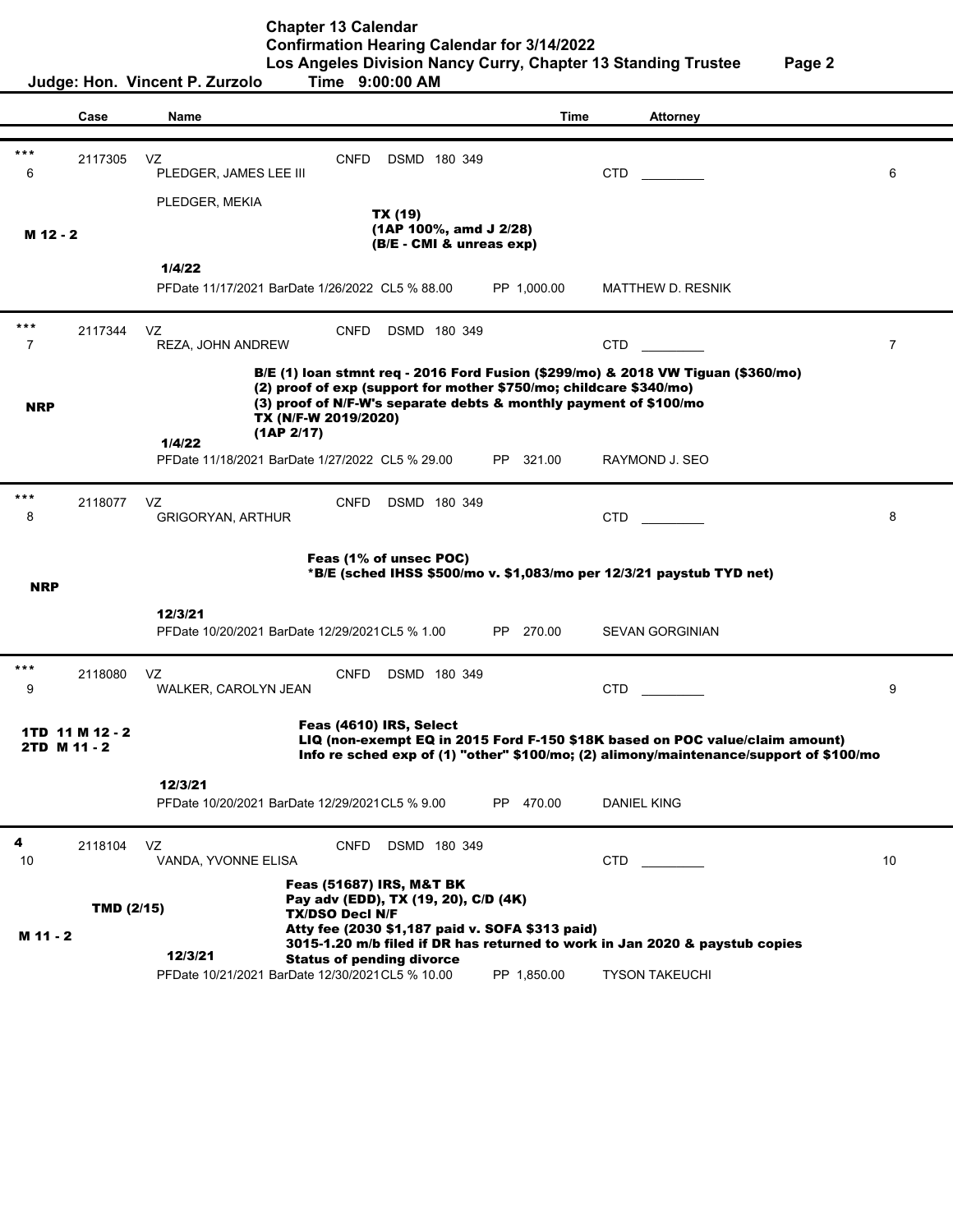**Chapter 13 Calendar Confirmation Hearing Calendar for 3/14/2022**

**Los Angeles Division Nancy Curry, Chapter 13 Standing Trustee Page 3**

|                      |                                | Judge: Hon. Vincent P. Zurzolo                                       | Time 9:00:00 AM                                                                                                                                                |               |                              |                   |
|----------------------|--------------------------------|----------------------------------------------------------------------|----------------------------------------------------------------------------------------------------------------------------------------------------------------|---------------|------------------------------|-------------------|
|                      | Case                           | Name                                                                 |                                                                                                                                                                | <b>Time</b>   | <b>Attorney</b>              |                   |
|                      |                                |                                                                      |                                                                                                                                                                |               |                              |                   |
| $\mathbf{z}$<br>11   | 2118110                        | VZ<br>GARCIA, REBECCA C.                                             | <b>CNFD</b><br>DSMD 180 349                                                                                                                                    |               | <b>CTD</b>                   | 11                |
| <b>NRP</b>           |                                |                                                                      | B/E (1) CMI \$946.39/mo x 60 = \$56,783.40<br>(2) two pension loans \$470.67/mo have been paid off<br>$(1AP 2/18;$ amd 2030 2/21)                              |               |                              |                   |
|                      |                                |                                                                      |                                                                                                                                                                |               |                              |                   |
|                      |                                | 12/3/21; 2/22/22<br>PFDate 10/21/2021 BarDate 12/30/2021 CL5 % 80.00 |                                                                                                                                                                | PP 982.64     | <b>JULIE J. VILLALOBOS</b>   |                   |
| 1<br>12              | 2118176                        | VZ<br>CUNADA, GENE MENDIO                                            | CNFD<br>DSMD 180 349                                                                                                                                           |               | CTD                          | 12                |
|                      |                                | CUNADA, FLOREVIC LLAMZON                                             |                                                                                                                                                                |               |                              |                   |
| 2RP                  |                                |                                                                      | TX (19, 20 biz - GD Shoppe, Inc)                                                                                                                               |               |                              |                   |
|                      | <b>Res M 11 - 2</b>            |                                                                      |                                                                                                                                                                |               |                              |                   |
| M 11 - 2             | <b>Condo in Philippines</b>    | 12/9/21                                                              |                                                                                                                                                                |               |                              |                   |
|                      |                                | PFDate 10/25/2021 BarDate 1/3/2022 CL5 % 100.00                      |                                                                                                                                                                | PP 2,000.00   | <b>HASMIK JASMINE PAPIAN</b> |                   |
|                      |                                |                                                                      |                                                                                                                                                                |               |                              |                   |
| $***$<br>13          | 2118194                        | VZ<br>EDWARDS, JASON DEAN                                            | <b>CNFD</b><br>DSMD 180 349                                                                                                                                    |               | CTD.                         | 13                |
|                      |                                |                                                                      |                                                                                                                                                                |               |                              |                   |
| <b>NRP</b>           |                                |                                                                      | *Feas (PP w/n pay 95% of unsec POC)<br>Pay adv (paystubs for Apr - Dec 2021 & 2022 YTD)<br><b>Copies of two 401K loans</b>                                     |               |                              |                   |
|                      |                                | 12/9/21<br>PFDate 10/25/2021 BarDate 1/3/2022 CL5 % 95.00            |                                                                                                                                                                | 620.00<br>PP. | <b>HASMIK JASMINE PAPIAN</b> |                   |
| 1<br>14              | 2118459                        | VZ<br>PEREZ, DANNY JOSE                                              | <b>CNFD</b><br>DSMD 180 349                                                                                                                                    |               | <b>CTD</b>                   | 14                |
|                      |                                | <b>NRP (SUR - no equitable interest)</b>                             | OK<br>$(1AP & \text{amd } J 2/14)$<br>(B/E (1) I/J \$1,169.72/mo v. PP \$740/mo; (2) CMI \$965.36/mo x 60 = \$57,921.60)                                       |               |                              |                   |
|                      |                                | 12/17/21                                                             |                                                                                                                                                                |               |                              |                   |
|                      |                                | PFDate 11/4/2021 BarDate 1/13/2022 CL5 % 100.00                      |                                                                                                                                                                | PP.<br>740.00 | RAJ T. WADHWANI              | OC (Sun West MTG) |
| 1,24 (\$1,896)<br>15 | 2118477                        | VZ<br>CHAFF, LONDELL JR.                                             | <b>CNFD</b><br>DSMD 180 349                                                                                                                                    |               | CTD.                         | 15                |
|                      | 1TD 12 M 1, 2<br>2TD 12 M 1, 2 |                                                                      | Elig (POC sec total \$1,346,020.65)<br>Feas (622350) FTB, SLS, PHH<br>Feas (PP w/n pay 100% of unsec POC)<br>B/E (car loan \$600/mo w/b paid off in Sept 2022) |               |                              |                   |
|                      |                                |                                                                      |                                                                                                                                                                |               |                              | OC (D.BK for SLS) |
|                      |                                | 12/27/21<br>PFDate 11/5/2021 BarDate 1/14/2022 CL5 % 100.00          |                                                                                                                                                                | PP 1,533.00   | THOMAS B. URE                |                   |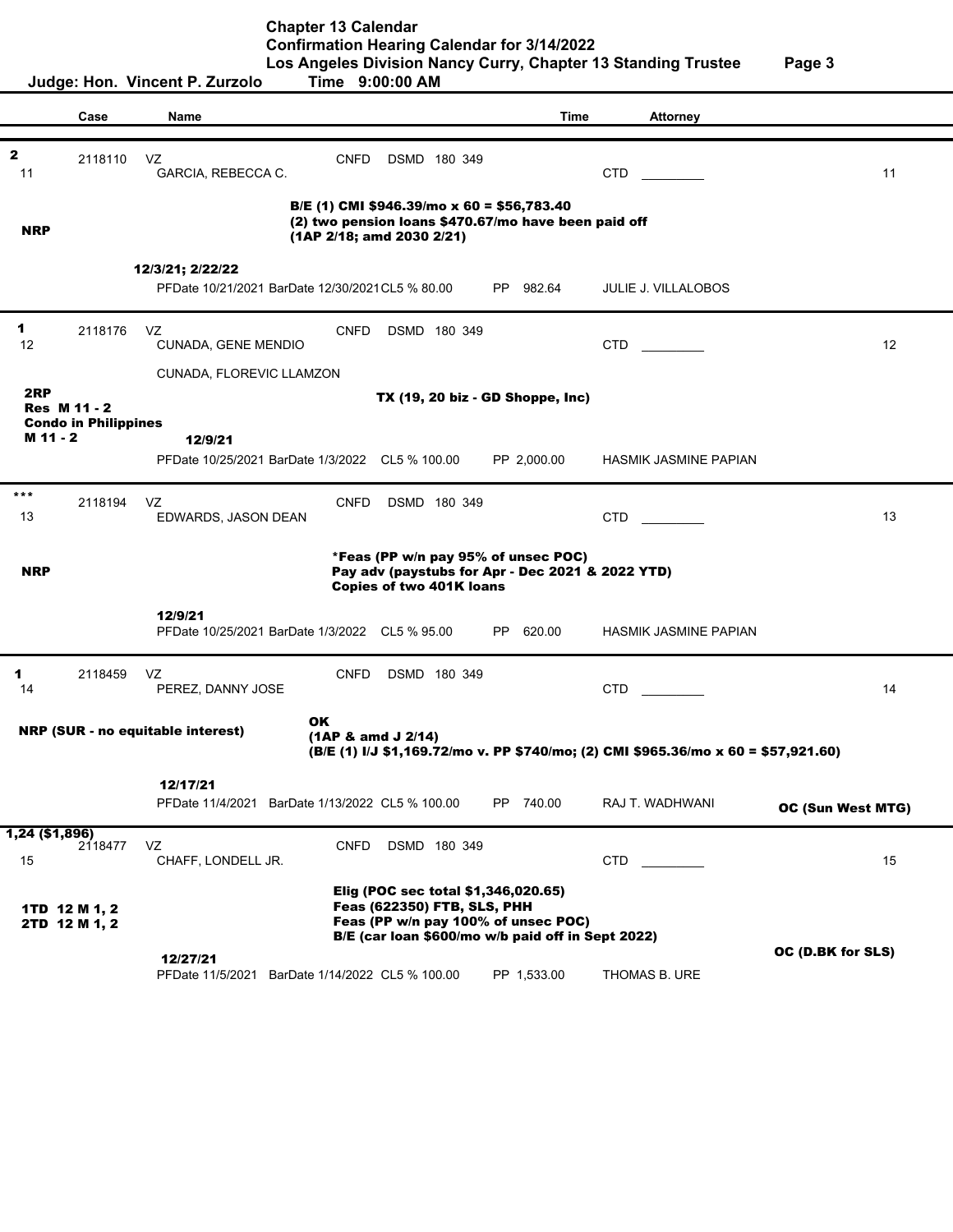**Chapter 13 Calendar**

**Confirmation Hearing Calendar for 3/14/2022**

|                                                                                                                                      |                                    | Judge: Hon. Vincent P. Zurzolo | Time 9:00:00 AM                                                                                                                     |                                                                            |                | Los Angeles Division Nancy Curry, Chapter 13 Standing Trustee                                                                                                                                                                                                 | Page 4 |
|--------------------------------------------------------------------------------------------------------------------------------------|------------------------------------|--------------------------------|-------------------------------------------------------------------------------------------------------------------------------------|----------------------------------------------------------------------------|----------------|---------------------------------------------------------------------------------------------------------------------------------------------------------------------------------------------------------------------------------------------------------------|--------|
|                                                                                                                                      | Case                               | Name                           |                                                                                                                                     |                                                                            | Time           | <b>Attorney</b>                                                                                                                                                                                                                                               |        |
| 1<br>16                                                                                                                              | 2118480                            | VZ<br>PENN, JAMES MEREDITH IV  | <b>CNFD</b>                                                                                                                         | DSMD 180 349                                                               |                | <b>CTD</b>                                                                                                                                                                                                                                                    | 16     |
| <b>NRP</b>                                                                                                                           |                                    |                                |                                                                                                                                     |                                                                            |                | B/E (1) food/housekeeping supplies \$1,800/mo v. IRS HH6 \$1,443/mo<br>(2) proof of exp (childcare \$400/mo; medical/dental \$200/mo; renter ins \$238/mo; life ins \$1K/mo)<br>(3) paystub copies for Nov 2021 - 2022 YTD (sched net inc may be understated) |        |
|                                                                                                                                      |                                    | 12/27/21                       | PFDate 11/5/2021 BarDate 1/14/2022 CL5 % 17.00                                                                                      |                                                                            | PP 2,190.00    | JEFFREY N. WISHMAN                                                                                                                                                                                                                                            |        |
| 1<br>17                                                                                                                              | 2118511                            | VZ<br>GUERRERO, CRYSTAL        | <b>CNFD</b>                                                                                                                         | DSMD 180 349                                                               |                | CTD                                                                                                                                                                                                                                                           | 17     |
| M 12 - 2                                                                                                                             |                                    |                                | *Feas (4737) Cenlar<br>Feas (I/J \$520/mo v. PP \$2,574.38/mo 7 - 60 -- Ioan mod pending)<br>I/E (hair salon) --> compare to 122C-1 |                                                                            |                | Unfair discrimination (2010 BMW - sched FMV \$2K v. sched claim \$2,638 - Ioan incurred in Apr 2018)                                                                                                                                                          |        |
|                                                                                                                                      |                                    | 12/27/21                       | PFDate 11/8/2021 BarDate 1/18/2022 CL5 % 0.00                                                                                       |                                                                            | PP -<br>520.00 | MATTHEW D. RESNIK                                                                                                                                                                                                                                             |        |
| 1<br>18                                                                                                                              | 2118576                            | VZ<br>MENDOZA, DAVID RENEE     | <b>CNFD</b>                                                                                                                         | DSMD 180 349                                                               |                | CTD.                                                                                                                                                                                                                                                          | 18     |
|                                                                                                                                      | <b>NRP</b> (no equitable interest) |                                | $C/D$ (1038)                                                                                                                        | Unds income (part-time job started in Dec 2021)<br>Pay adv (part-time job) |                |                                                                                                                                                                                                                                                               |        |
|                                                                                                                                      |                                    | 12/27/21                       | PFDate 11/10/2021 BarDate 1/19/2022 CL5 % 2.00                                                                                      |                                                                            | PP 250.00      | M. ERIK CLARK                                                                                                                                                                                                                                                 |        |
| 3<br>19                                                                                                                              | 2118602                            | VZ<br>ACEITUNO, AXEL           | <b>CNFD</b>                                                                                                                         | DSMD 180 349                                                               |                | <b>CTD</b>                                                                                                                                                                                                                                                    | 19     |
| Feas (900) Golden One CU<br>ACEITUNO, JESSICA<br>TX (20)<br>Proof of medical/dental (\$340/mo)<br>M 12 - 2<br><b>TX/DSO Decl N/F</b> |                                    |                                |                                                                                                                                     |                                                                            |                |                                                                                                                                                                                                                                                               |        |
|                                                                                                                                      |                                    | 12/27/21                       | PFDate 11/11/2021 BarDate 1/20/2022 CL5 % 0.00                                                                                      | <b>DR-H DSO incomplete</b>                                                 | PP 1,854.00    | DAVID SAMUEL SHEVITZ                                                                                                                                                                                                                                          |        |
| 1<br>20                                                                                                                              | 2118657                            | VZ<br>MEZA, YESENIA            | <b>CNFD</b><br>B/E (1) I/J \$2,034/mo v. PP \$1,138.48/mo                                                                           | DSMD 180 349                                                               |                | <b>CTD</b>                                                                                                                                                                                                                                                    | 20     |
| M 12 - 2                                                                                                                             |                                    | 1/4/22                         | TX (19)<br><b>Rent (700)</b><br><b>TX/DSO Decl N/F</b><br><b>RARA N/F</b><br>PFDate 11/15/2021 BarDate 1/24/2022 CL5 % 0.00         |                                                                            | PP 1,138.48    | (2) sched gross/net \$2,385/mo & \$2,042/mo v. \$3,095/mo & \$2,722/mo per 1/5/21 paystub YTD<br>Unfair discrimination (unsec CR Quantum 3 provided for 100% v. all others 0%)<br>EDWARD A. VILLALOBOS                                                        |        |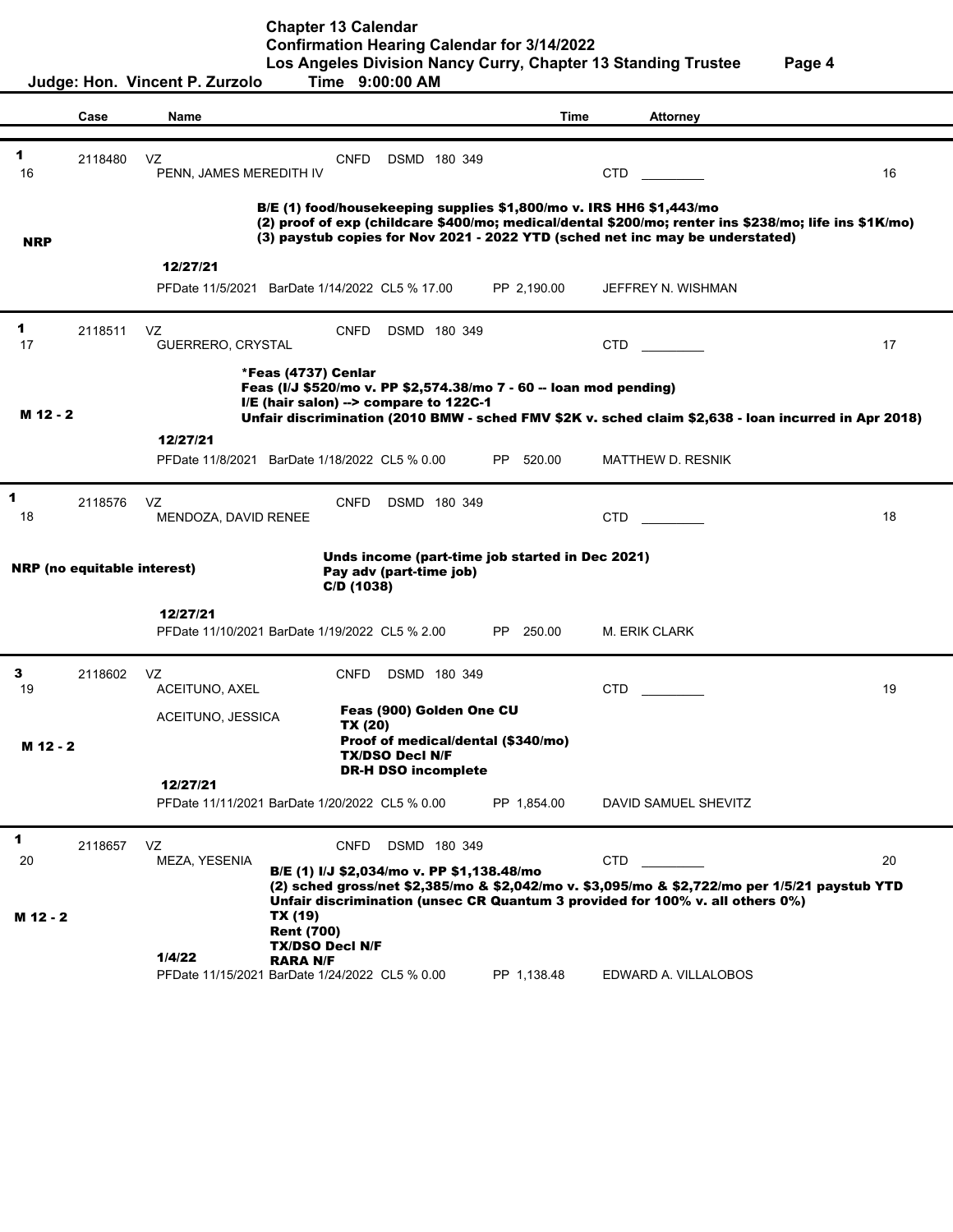|            |         | Judge: Hon. Vincent P. Zurzolo                                  | Time 9:00:00 AM                                                                       |                                           |                                                                                     |    |
|------------|---------|-----------------------------------------------------------------|---------------------------------------------------------------------------------------|-------------------------------------------|-------------------------------------------------------------------------------------|----|
|            | Case    | Name                                                            |                                                                                       | Time                                      | <b>Attorney</b>                                                                     |    |
|            |         |                                                                 |                                                                                       |                                           |                                                                                     |    |
| ***<br>21  | 2118668 | VZ<br><b>CNFD</b><br>LUONG, PETER KIET TUAN                     | DSMD 180 349                                                                          |                                           | CTD.                                                                                | 21 |
|            |         | LUONG, ALEXANDRA THUY HANG                                      |                                                                                       |                                           |                                                                                     |    |
|            |         |                                                                 | TX (19)                                                                               | Feas (3K) Nationstar (PP will pay)        |                                                                                     |    |
| M 12 - 2   |         |                                                                 |                                                                                       | I/E (DR-H hair salon) --> compare to 122C |                                                                                     |    |
|            |         | 1/4/22                                                          |                                                                                       |                                           |                                                                                     |    |
|            |         | PFDate 11/15/2021 BarDate 1/24/2022 CL5 % 32.00                 |                                                                                       | PP 1,506.00                               | HASMIK JASMINE PAPIAN                                                               |    |
| 2<br>22    | 2118696 | VZ<br><b>CNFD</b><br>COLLADO, JOANNE DE LOS REYES               | DSMD 180 349                                                                          |                                           | <b>CTD</b>                                                                          | 22 |
|            |         | <b>Feas (88270) IRS</b>                                         |                                                                                       |                                           |                                                                                     |    |
|            |         |                                                                 |                                                                                       |                                           | Attny fee (2030 \$5K paid v. SOFA \$2,810 paid v. \$5K paid per DR)                 |    |
| M 12 - 2   |         |                                                                 |                                                                                       |                                           |                                                                                     |    |
|            |         | 1/4/22<br>PFDate 11/16/2021 BarDate 1/25/2022 CL5 % 0.00        |                                                                                       | PP 2,984.14                               | <b>HASMIK JASMINE PAPIAN</b>                                                        |    |
|            |         |                                                                 |                                                                                       |                                           |                                                                                     |    |
| 3          | 2118761 | VZ<br><b>CNFD</b>                                               | DSMD 180 349                                                                          |                                           |                                                                                     |    |
| 23         |         | RAMIREZ, LIDIA                                                  |                                                                                       |                                           | <b>CTD</b>                                                                          | 23 |
|            |         |                                                                 | *Feas (1581) Select                                                                   |                                           |                                                                                     |    |
| 12 M 1, 2  |         |                                                                 | I/E (S/E women's purse designer)<br><b>Rent (550)</b>                                 |                                           |                                                                                     |    |
|            |         |                                                                 |                                                                                       |                                           |                                                                                     |    |
|            |         | 1/4/22<br>PFDate 11/18/2021 BarDate 1/27/2022 CL5 % 11.00       |                                                                                       | PP 189.00                                 | ROBERT T. CHEN                                                                      |    |
|            |         |                                                                 |                                                                                       |                                           |                                                                                     |    |
| ***        | 2118898 | VZ<br><b>CNFD</b>                                               | DSMD 180 349                                                                          |                                           |                                                                                     |    |
| 24         |         | WILKINS, RONALD REGAN JR.                                       |                                                                                       |                                           | <b>CTD</b>                                                                          | 24 |
|            |         | B/E (1) DSO (\$214.50/mo) will end in 4 yrs - proof of DSO req  |                                                                                       |                                           |                                                                                     |    |
| <b>NRP</b> |         | personal care products/svcs \$200/mo v. IRS \$42/mo             |                                                                                       |                                           | (2) unreas exp food \$800/mo v. IRS HH1 \$441/mo; clothing \$200/mo v. IRS \$92/mo; |    |
|            |         | (3) proof of exp (medical/dental \$120/mo; charitable \$200/mo) |                                                                                       |                                           |                                                                                     |    |
|            |         | 1/7/22<br>PFDate 11/24/2021 BarDate 2/2/2022 CL5 % 6.00         |                                                                                       | PP 980.00                                 | RAMIRO FLORES MUNOZ                                                                 |    |
|            |         |                                                                 |                                                                                       |                                           |                                                                                     |    |
| ***<br>25  | 2118946 | VZ<br><b>CNFD</b><br>TAVARES, DAISY LYNETTE LEE                 | DSMD 180 349                                                                          |                                           | <b>CTD</b>                                                                          | 25 |
| Free/clear |         |                                                                 | Feas (I/J \$1,000.05/mo v. PP \$91,509/mo for mo 60)<br>TX (19 - complete FED copies) |                                           | Plan (AP for car loan (Bayside Credit) v. CL-4 DR to make direct payments)          |    |
|            |         | 1/14/22                                                         |                                                                                       |                                           |                                                                                     |    |
|            |         | PFDate 11/29/2021 BarDate 2/7/2022 CL5 % 0.00                   |                                                                                       | PP 1,000.00                               | <b>BARRY E. BOROWITZ</b>                                                            |    |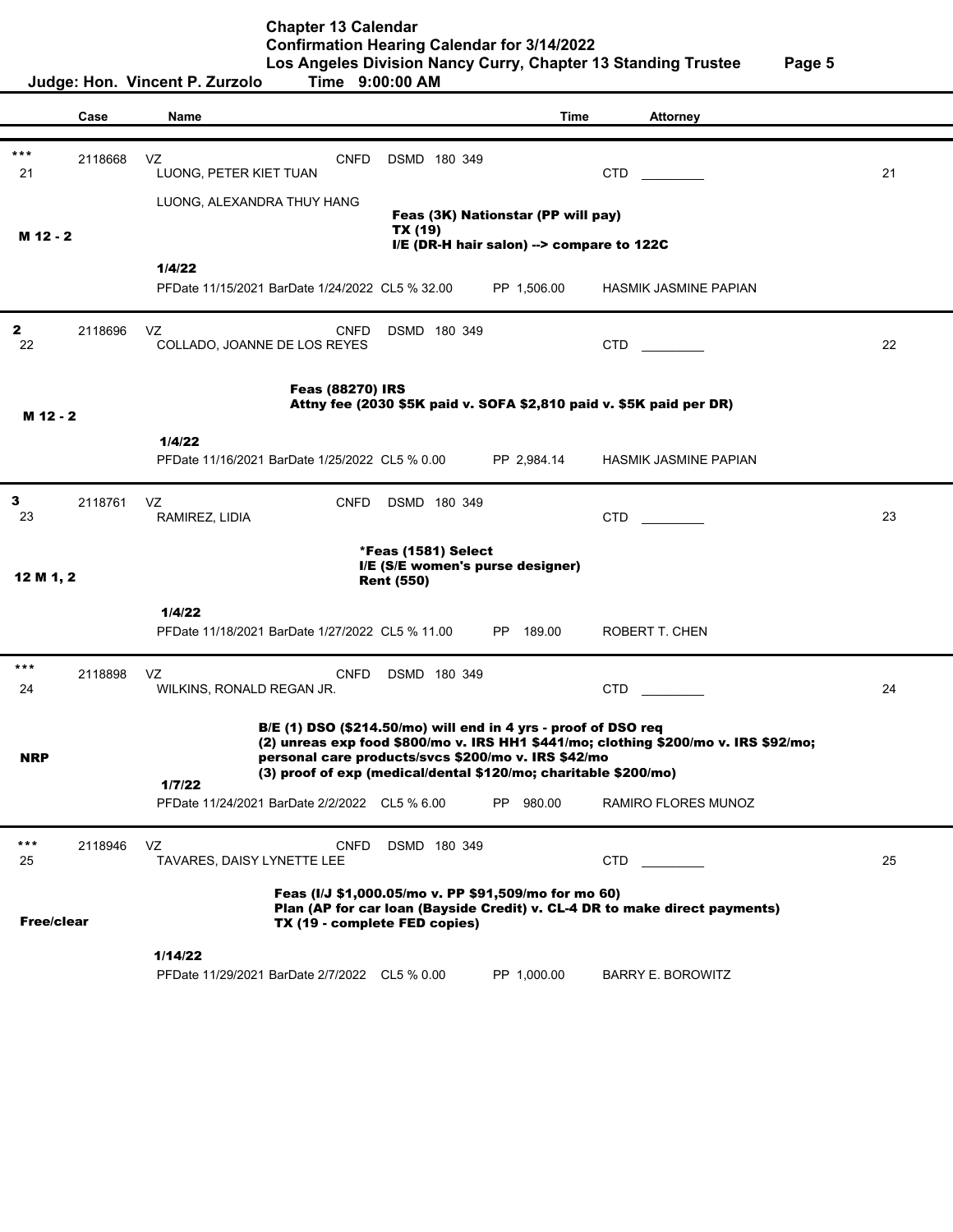**Chapter 13 Calendar**

**Confirmation Hearing Calendar for 3/14/2022**

|            |                                 | Judge: Hon. Vincent P. Zurzolo                                                                                                                                                                       | Time 9:00:00 AM                                                                                                                                            |             | Los Angeles Division Nancy Curry, Chapter 13 Standing Trustee                                                                                                                                                                           | Page 6                                                                                                                                                                                                                    |
|------------|---------------------------------|------------------------------------------------------------------------------------------------------------------------------------------------------------------------------------------------------|------------------------------------------------------------------------------------------------------------------------------------------------------------|-------------|-----------------------------------------------------------------------------------------------------------------------------------------------------------------------------------------------------------------------------------------|---------------------------------------------------------------------------------------------------------------------------------------------------------------------------------------------------------------------------|
|            | Case                            | Name                                                                                                                                                                                                 |                                                                                                                                                            | Time        | <b>Attorney</b>                                                                                                                                                                                                                         |                                                                                                                                                                                                                           |
| ***<br>26  | 2118962<br><b>Mobile home</b>   | VZ<br><b>CNFD</b><br>AMBRIZ GONZALEZ, JAIME<br>Feas (15692) Kinecta FCU, Toyota<br>Unds income (disability \$1,377/week)<br>Pay adv (disability & POI for May 21 - 2022 YTD), TX (19, 20)<br>1/14/22 | DSMD 180 349                                                                                                                                               |             | <b>CTD</b><br>Plan (1) "Not included" box checked in Part 1; 1.2 v. Kinecta & Toyota provided in CL-3B                                                                                                                                  | 26<br>(2) No info in Sec IV & ATTACHMENT A re Kinecta & Toyota (3) No treatment for CItiBK (judgment lien)<br>B/E (1) MTG (\$460/mo) w/b paid off in 3 yrs; (2) proof of exp - health ins \$320/mo; rent space \$1,100/mo |
|            |                                 | PFDate 11/30/2021 BarDate 2/8/2022 CL5 % 0.00                                                                                                                                                        |                                                                                                                                                            | PP 560.56   | <b>LEONARD PEÑA</b>                                                                                                                                                                                                                     | OC (Kinecta FCU, Toyota)                                                                                                                                                                                                  |
| 1<br>27    | 2118977                         | VZ.<br><b>CNFD</b><br>FIDGER, GARY DAVID<br>FIDGER, ANGELA RAE                                                                                                                                       | DSMD 180 349                                                                                                                                               |             | <b>CTD</b>                                                                                                                                                                                                                              | 27                                                                                                                                                                                                                        |
| <b>NRP</b> |                                 |                                                                                                                                                                                                      |                                                                                                                                                            |             | Unds debt amount (Sch E/F - CRs Advanced Anesthesia Specialists, Henry May Newhall<br>Hospital, and Premier specialty Surgery Center) billing stmnt req<br>B/E (DR-H 401K loan (\$1,191.67/mo) w/b paid off w/in term - loan stmnt req) |                                                                                                                                                                                                                           |
|            |                                 | 1/14/22<br>PFDate 11/30/2021 BarDate 2/8/2022 CL5 % 36.00                                                                                                                                            |                                                                                                                                                            | PP 3,159.00 | HASMIK JASMINE PAPIAN                                                                                                                                                                                                                   |                                                                                                                                                                                                                           |
| 3<br>28    | 2119000                         | VZ<br><b>CNFD</b><br>CARPENTER, MICHAEL JON                                                                                                                                                          | DSMD 180 349                                                                                                                                               |             | CTD                                                                                                                                                                                                                                     | 28                                                                                                                                                                                                                        |
| M 12 - 2   |                                 | 1/14/22<br>PFDate 11/30/2021 BarDate 2/8/2022 CL5 % 0.00                                                                                                                                             | *Elig (sec total claim based on POC & sched \$1,308,827.90)<br><b>Unds prior (Ch.13 - 2007)</b><br>Feas (782K) IRS, FTB, HSBC)<br>TX (17 - 20), C/D (1310) | PP 1,981.00 | Plan (CL-2 - CR Wizard Hardwood Floors, Inc entire claim provided v. DR to pay direct)<br><b>HEATHER J. CANNING</b>                                                                                                                     | OC (HSBC)                                                                                                                                                                                                                 |
| 29         | 1.2 (\$1,200) <sub>119012</sub> | VZ<br><b>CNFD</b><br><b>GUTIERREZ, RAMON</b>                                                                                                                                                         | DSMD 180 349                                                                                                                                               |             | <b>CTD</b>                                                                                                                                                                                                                              | 29                                                                                                                                                                                                                        |
| 1 M 2      |                                 | TX (19, 20)<br>1/14/22<br>PFDate 12/1/2021<br>BarDate 2/9/2022 CL5 % 0.00                                                                                                                            | Feas (13830) FTB, Select<br>Feas (I/J (-)\$1,402.21/mo)<br>I/E (S/E? handyman)<br><b>Rent (1200)</b>                                                       | PP 1,000.00 | LIQ (non-exempt EQ in RP \$780K --> OBJ to claim exemption HRG 3/14)<br>BRAD WEIL                                                                                                                                                       |                                                                                                                                                                                                                           |
| 1<br>30    | 2119024                         | VZ<br><b>CNFD</b><br>GARCIA, CARLOS JR.                                                                                                                                                              | DSMD 180 349                                                                                                                                               |             | <b>CTD</b>                                                                                                                                                                                                                              | 30                                                                                                                                                                                                                        |
| M 1, 2     |                                 |                                                                                                                                                                                                      | Proof that RP was inherited on 8/3/18                                                                                                                      |             | LIQ (non-exempt EQ in RP \$92K - no EQ exempt in Sch C)                                                                                                                                                                                 |                                                                                                                                                                                                                           |
|            |                                 | 1/14/22<br>PFDate 12/1/2021 BarDate 2/9/2022 CL5 % 0.00                                                                                                                                              |                                                                                                                                                            | PP 916.00   | ONYINYE N. ANYAMA                                                                                                                                                                                                                       | OC (REO)                                                                                                                                                                                                                  |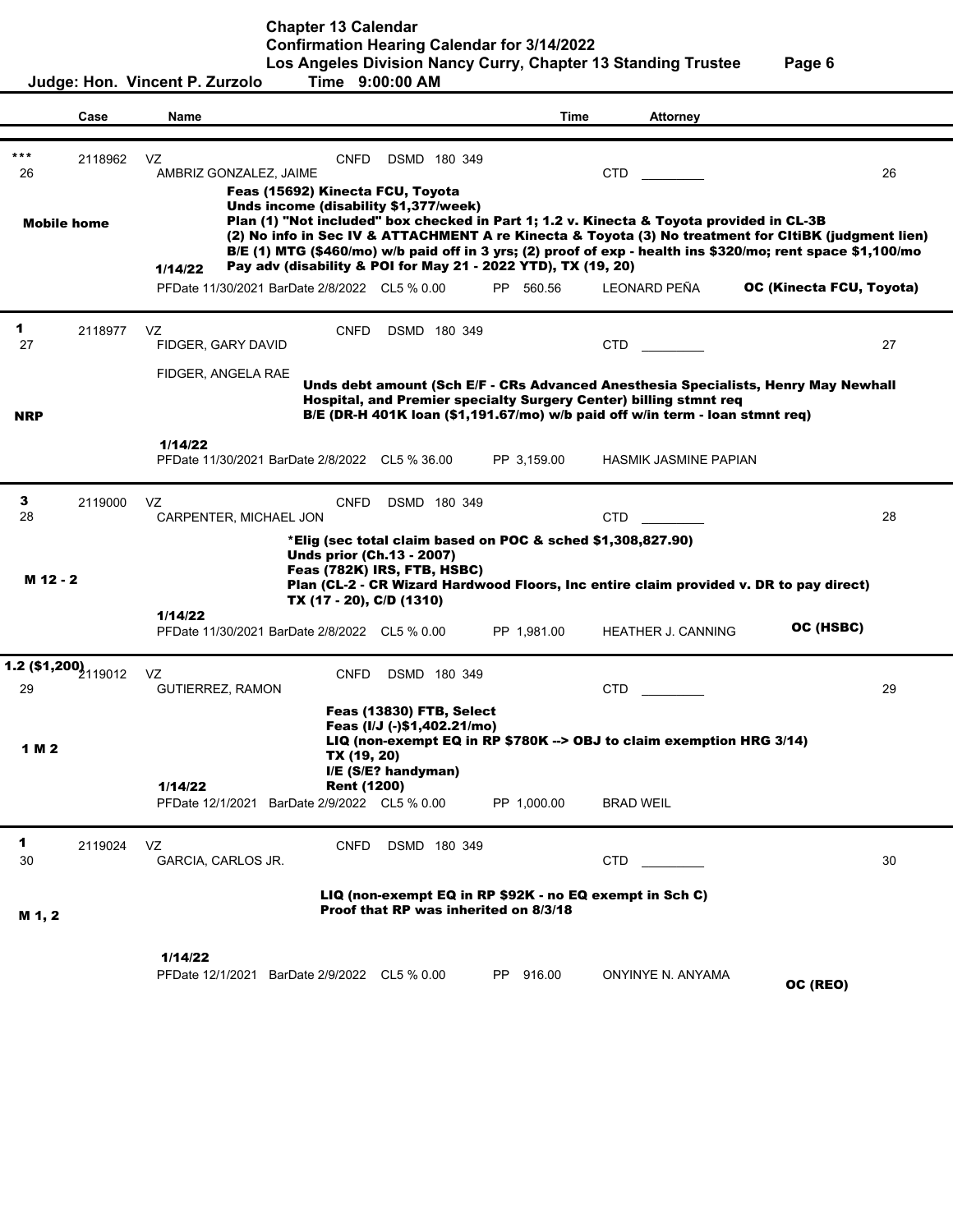**Chapter 13 Calendar Confirmation Hearing Calendar for 3/14/2022**

|                                |                          | Time 9:00:00 AM<br>Judge: Hon. Vincent P. Zurzolo                                                                                                                                                                                                                                           | Los Angeles Division Nancy Curry, Chapter 13 Standing Trustee                                                                                        | Page 7              |    |
|--------------------------------|--------------------------|---------------------------------------------------------------------------------------------------------------------------------------------------------------------------------------------------------------------------------------------------------------------------------------------|------------------------------------------------------------------------------------------------------------------------------------------------------|---------------------|----|
|                                | Case                     | Name                                                                                                                                                                                                                                                                                        | <b>Time</b>                                                                                                                                          | Attorney            |    |
| 1<br>31                        | 2119060                  | VZ<br><b>CNFD</b><br>ESQUIVEL, JORGE LUIS                                                                                                                                                                                                                                                   | DSMD 180 349                                                                                                                                         | <b>CTD</b>          | 31 |
| 1TD 12, 1 M 2<br>2TD 12, 1 M 2 |                          |                                                                                                                                                                                                                                                                                             | OK                                                                                                                                                   |                     |    |
|                                |                          | 1/21/22<br>PFDate 12/3/2021 BarDate 2/11/2022 CL5 % 27.00                                                                                                                                                                                                                                   | PP 800.00                                                                                                                                            | <b>KEVIN TANG</b>   |    |
| ***<br>32                      | 2119068                  | <b>CNFD</b><br>VZ<br>MONTOYA, LEONOR                                                                                                                                                                                                                                                        | DSMD 180 349                                                                                                                                         | <b>CTD</b>          | 32 |
| M 1, 2                         |                          | Pay adv (SS)                                                                                                                                                                                                                                                                                | *Feas (1100) BOA<br>Sch I (unds biz info)<br>I/E (skincare biz)<br><b>SOFA (unds attny fee)</b>                                                      |                     |    |
|                                |                          | 1/21/22<br>PFDate 12/4/2021 BarDate 2/14/2022 CL5 % 2.00                                                                                                                                                                                                                                    | PP<br>290.00                                                                                                                                         | RAMIRO FLORES MUNOZ |    |
| 1<br>33                        | 2119121                  | CNFD<br>VZ<br>POMPOSO, NORMA NOEMI                                                                                                                                                                                                                                                          | DSMD 180 349                                                                                                                                         | <b>CTD</b>          | 33 |
| 1 M 2                          |                          | Feas (1121) Select<br><b>TX (20 ST)</b>                                                                                                                                                                                                                                                     | Feas (I/J \$896.84/mo v. PP \$1,204.38/mo 7 - 60 - Ioan mod approved)<br>LAM (Delta Ridge HOA) 5/9                                                   |                     |    |
|                                |                          | 1/21/22<br>PFDate 12/8/2021 BarDate 2/16/2022 CL5 % 10.75                                                                                                                                                                                                                                   | 597.00<br>PP                                                                                                                                         | STEPHEN S. SMYTH    |    |
| 1<br>34                        | 2119126                  | VZ<br><b>CNFD</b><br>LOPEZ LOMELI, RODOLFO                                                                                                                                                                                                                                                  | DSMD 180 349                                                                                                                                         | <b>CTD</b>          | 34 |
| 1 M 2                          |                          | NUNEZ, MARIA DEL CARMEN                                                                                                                                                                                                                                                                     | Feas (9413) Asset Capital<br>Pay adv (DR-W SS and food stamps)<br>I/E (DR-H S/E truck driver)                                                        |                     |    |
|                                |                          | 1/21/22<br>PFDate 12/8/2021 BarDate 2/16/2022 CL5 % 0.00                                                                                                                                                                                                                                    | PP 793.00                                                                                                                                            | JEFFREY N. WISHMAN  |    |
| $\mathbf{2}$<br>35<br>3RP      | 2119262                  | VZ<br><b>CNFD</b><br>BARAJAS MARTINEZ, MARIA SALUD<br><b>Feas (139753) HSBC</b>                                                                                                                                                                                                             | DSMD 180 349<br>Feas (1) PP w/n pay 100% of unsec POC; (2) I/J \$204.99/mo v. PP \$1,616.12/mo                                                       | <b>CTD</b>          | 35 |
| <b>Res (free/clear)</b>        | 76 Palmetto (FCI) M 1, 2 | B/E (1) CMI \$258.18/mo x 60 = \$15,490.80;<br>1893 Queensberry (SLS) M 1, 2<br>Plan (Pre-CNF AP for SLS provided)<br>2/25/22<br><b>SOFA (unds rental inc), copy of living trust (m/b 100% due to EQ in 3RP)</b><br>PFDate 12/15/2021 BarDate 2/23/2022 CL5 % 100.00 PP 1,616.12 KEVIN TANG | (2) negative rental (1983 RP inc \$1,700/mo v. MP/exp \$6,060/mo<br>Pay adv (SS, Dept of Veterans affairs), TX (19, 20 & 21 once filed), rent (8900) | OC (HSBC)           |    |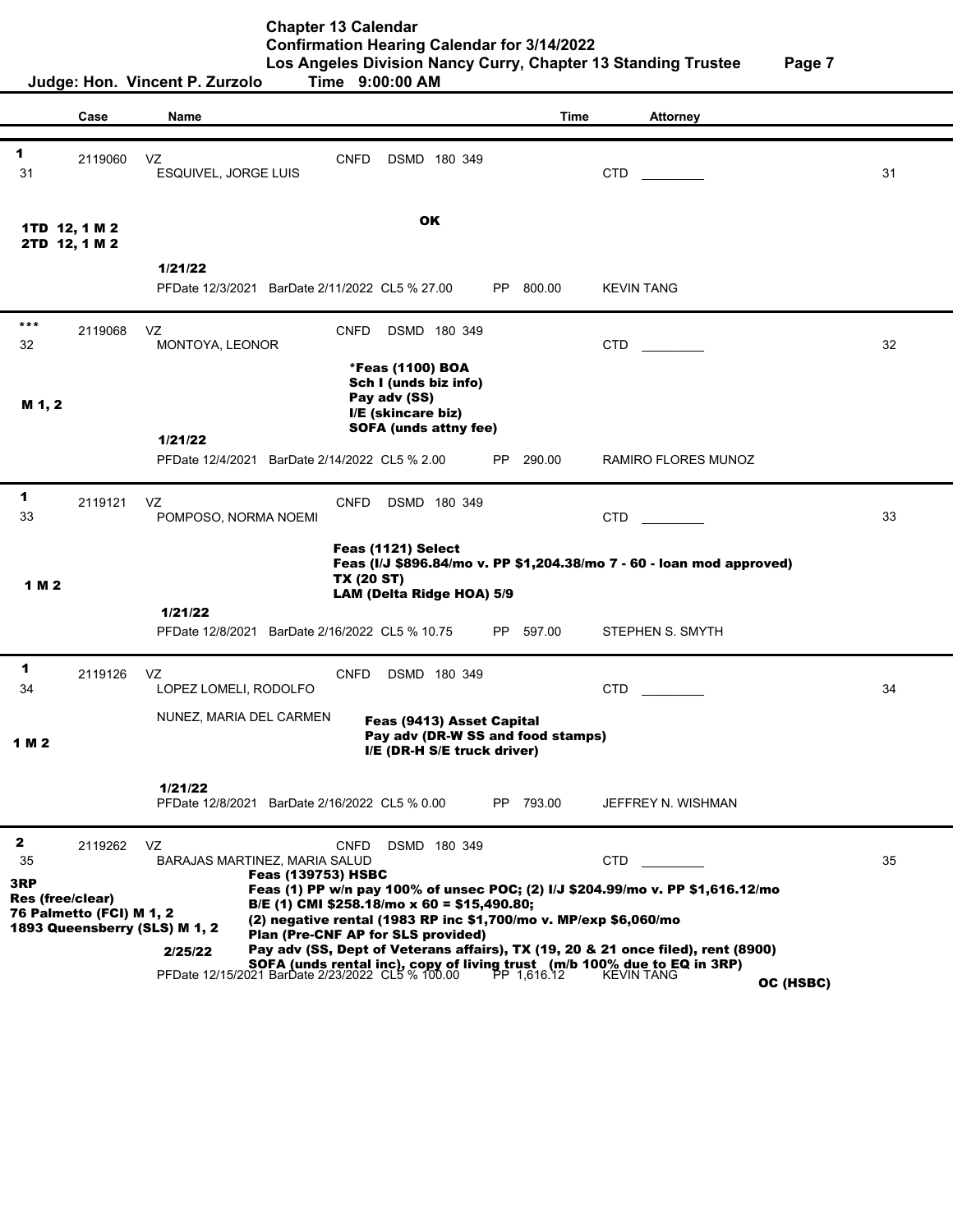|                                                                                                                                                                                                                      | Judge: Hon. Vincent P. Zurzolo<br><b>Time</b><br>10:30:00 AM |                                                |                                                                                                                                                                                                                                                                                                                                                          |               |                    |                |  |
|----------------------------------------------------------------------------------------------------------------------------------------------------------------------------------------------------------------------|--------------------------------------------------------------|------------------------------------------------|----------------------------------------------------------------------------------------------------------------------------------------------------------------------------------------------------------------------------------------------------------------------------------------------------------------------------------------------------------|---------------|--------------------|----------------|--|
|                                                                                                                                                                                                                      | Case                                                         | Name                                           |                                                                                                                                                                                                                                                                                                                                                          | Time          | <b>Attorney</b>    |                |  |
|                                                                                                                                                                                                                      |                                                              |                                                |                                                                                                                                                                                                                                                                                                                                                          |               |                    |                |  |
| $\mathbf{2}$<br>-1                                                                                                                                                                                                   | 2110177                                                      | VZ<br>TURNER, SHAKANA LAKHAN                   | CNFD<br>DSMD 180 349                                                                                                                                                                                                                                                                                                                                     |               | <b>CTD</b>         | 1              |  |
|                                                                                                                                                                                                                      |                                                              |                                                | <b>OK</b>                                                                                                                                                                                                                                                                                                                                                |               |                    |                |  |
|                                                                                                                                                                                                                      | 2 '21 - 2 '22 M                                              |                                                |                                                                                                                                                                                                                                                                                                                                                          |               |                    |                |  |
|                                                                                                                                                                                                                      |                                                              | PFDate 1/11/2021 BarDate 3/22/2021 CL5 % 27.00 |                                                                                                                                                                                                                                                                                                                                                          | PP 1,159.00   | STEVEN A. ALPERT   |                |  |
| $***$<br>2                                                                                                                                                                                                           | 2114908                                                      | VZ<br>RODRIGUEZ, SOO LEE                       | <b>CNFD</b><br>DSMD 180 349                                                                                                                                                                                                                                                                                                                              |               | <b>CTD</b>         | $\overline{2}$ |  |
|                                                                                                                                                                                                                      | 7 '21 - 1 '22 M 2                                            | amd Sch D (2/2)                                | Feas (I/J \$5,705.22/mo v. PP \$6K/mo for 10 - 15; \$9,073.82/mo for 16 - 60)<br>B/E (I/J \$5,705.22/mo v. PP \$1,500/mo for 1 - 3 & \$2,500/mo for 4 - 9)<br>Plan (1) AP for MTG (US BK) m/b removed; (2) no treatment for judgment lien (Dean Gori added to<br>*MO to incur debt (2TD to pay 1TD arrears/IRS/FTB) HRG 3/14 (if granted, plan t/b 100%) |               |                    |                |  |
|                                                                                                                                                                                                                      |                                                              | PFDate 6/15/2021 BarDate 8/24/2021 CL5 % 0.00  |                                                                                                                                                                                                                                                                                                                                                          | PP 2,500.00   | SANAZ S. BERELIANI | OC (US BK)     |  |
| 1<br>3                                                                                                                                                                                                               | 2115330                                                      | VZ<br>POLICKY, MARY                            | <b>CNFD</b><br>DSMD 180 349                                                                                                                                                                                                                                                                                                                              |               | <b>CTD</b>         | 3              |  |
| <b>NRP</b>                                                                                                                                                                                                           |                                                              |                                                | Feas (2775) M. Valentine (POC OBJ HRG 3/14)<br>Feas (PP w/n pay 20% of unsec POC)<br>Plan (no treatment for car lease - Toyota)<br>B/E (unreas exp - car lease (2019 Lexus \$810/mo) ends in July 2023 (IRS standard \$533/mo))                                                                                                                          |               |                    |                |  |
|                                                                                                                                                                                                                      |                                                              | PFDate 6/29/2021 BarDate 9/7/2021              | CL5 % 20.00                                                                                                                                                                                                                                                                                                                                              | 350.00<br>PP. | SANAZ S. BERELIANI | OC (Toyota)    |  |
| ***<br>4                                                                                                                                                                                                             | 2116639                                                      | VZ<br>TROCIO, MARCIANO WILLIAM                 | <b>CNFD</b><br>DSMD 180 349                                                                                                                                                                                                                                                                                                                              |               | <b>CTD</b>         | 4              |  |
| Feas (45442) US BK (POC OBJ HRG 3/14)<br>Plan (1) Sec IV.C incomplete (Ygrene Energy Fund 522(f)?)<br>1TD 9 - 11 M 12 - 2<br>(2) proper NTC & evidence not filed/svd for Sec IV.C<br>2TD 9-11 M 12-2<br>Pay adv (SS) |                                                              |                                                |                                                                                                                                                                                                                                                                                                                                                          |               |                    |                |  |
|                                                                                                                                                                                                                      |                                                              | PFDate 8/20/2021 BarDate 10/29/2021 CL5 % 1.00 |                                                                                                                                                                                                                                                                                                                                                          | 868.00<br>PP. | ELIZA GHANOONI     | OC (US BK)     |  |
| 1<br>5                                                                                                                                                                                                               | 2117078                                                      | VZ<br>BLAINE, MARK WILLIAM                     | <b>CNFD</b><br>DSMD 180 349                                                                                                                                                                                                                                                                                                                              |               | <b>CTD</b>         | 5              |  |
| 2TD via plan                                                                                                                                                                                                         | 1TD direct 10 - 12 M 1, 2                                    |                                                | <b>Feas (10833) IRS</b><br>LIQ (non-exempt EQ in CD \$19,794) - no unsec POC filed<br>LIQ/PLN (plan analysis \$16,309.50 v. plan \$0)<br>(Ch.7 discharge 2020)                                                                                                                                                                                           |               |                    |                |  |
|                                                                                                                                                                                                                      |                                                              | PFDate 9/8/2021                                | BarDate 11/17/2021 CL5 % 0.00                                                                                                                                                                                                                                                                                                                            | PP 2,135.00   | <b>BRAD WEIL</b>   |                |  |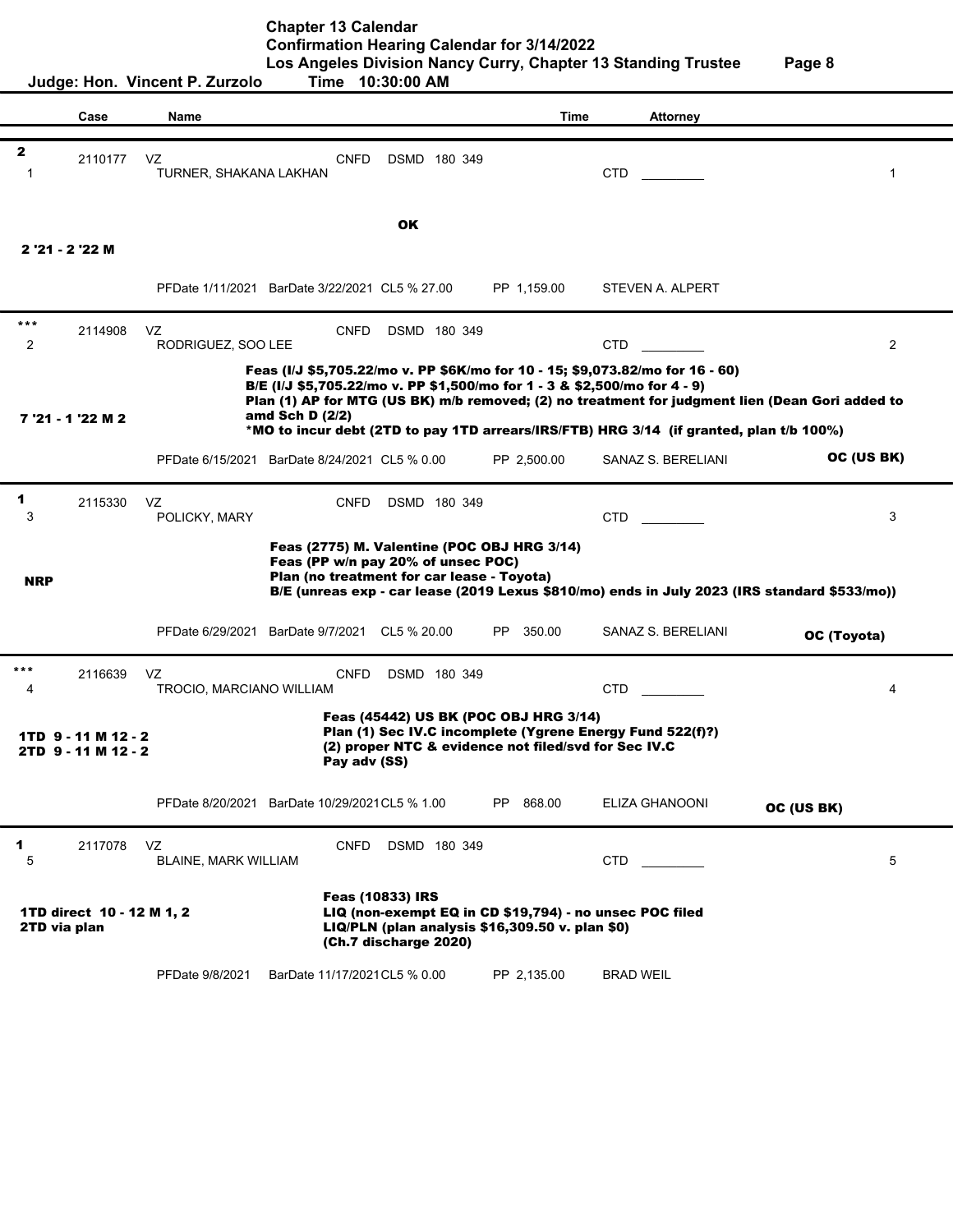|                                                                                          | Judge: Hon. Vincent P. Zurzolo                             | $\sim$ 2.000 $\sim$ 0.000 $\sim$ 0.000 $\sim$ 0.000 $\sim$ 0.000 $\sim$<br>Time 10:30:00 AM                                                                                                                                                                        |              |                          |                                                                                                              |
|------------------------------------------------------------------------------------------|------------------------------------------------------------|--------------------------------------------------------------------------------------------------------------------------------------------------------------------------------------------------------------------------------------------------------------------|--------------|--------------------------|--------------------------------------------------------------------------------------------------------------|
| Case                                                                                     | Name                                                       |                                                                                                                                                                                                                                                                    | Time         | <b>Attorney</b>          |                                                                                                              |
| $***$<br>2117161<br>6                                                                    | VZ<br>SHAHINIAN, LINETTE                                   | CNFD<br>DSMD 180 349<br>Feas (473656) Five Star BK, Arek Balci                                                                                                                                                                                                     |              | <b>CTD</b>               | 6                                                                                                            |
| 10, 11 M 12 - 2                                                                          | <b>MO to CNV Ch.11</b><br><b>HRG 3/14</b>                  | *Elig (sec \$1,562,254 per POC & sched)<br>Feas (I/J \$1K/mo v. PP \$8,185/mo 7 - 60)<br>I/E (DR's son concert ticket sale)<br>Proof that 3TD & 4TD MP not req                                                                                                     |              |                          |                                                                                                              |
|                                                                                          | PFDate 9/13/2021 BarDate 11/22/2021 CL5 % 100.00           |                                                                                                                                                                                                                                                                    | PP 1,000.00  | <b>MATTHEW D. RESNIK</b> | OC (Arek Balci)                                                                                              |
| 4<br>2117252<br>7                                                                        | VZ<br>CEBALLOS, OSCAR RENE                                 | <b>CNFD</b><br>DSMD 180 349                                                                                                                                                                                                                                        |              | <b>CTD</b>               | $\overline{7}$                                                                                               |
| 1TD direct 10 M 11 - 2<br>2 - 4 TD via plan                                              |                                                            | Feas (787) Altura CU (2007 BMW - paid off per DR)<br>B/E (1) amd I/J (11/10) \$4,721.94/mo v. 1AP (11/10) \$3,891/mo<br>(2) car loan for 2011 Infiniti (\$235.97/mo) when paid off? - loan stmnt req                                                               |              |                          |                                                                                                              |
|                                                                                          | 11/16/21<br>PFDate 9/15/2021 BarDate 11/24/2021 CL5 % 0.00 |                                                                                                                                                                                                                                                                    | PP 3,891.00  | THOMAS B. URE            | OC (Crossroads)                                                                                              |
| $\mathbf{3}$<br>2117269<br>8                                                             | VZ<br>SANCHEZ, ALBERTO                                     | <b>CNFD</b><br>DSMD 180 349                                                                                                                                                                                                                                        |              | CTD                      | 8                                                                                                            |
| <b>Mobile home (free/clear)</b>                                                          |                                                            | <b>OK</b>                                                                                                                                                                                                                                                          |              |                          |                                                                                                              |
|                                                                                          | PFDate 9/16/2021 BarDate 11/26/2021 CL5 % 100.00           |                                                                                                                                                                                                                                                                    | 649.14<br>PP | DAVID LOZANO             |                                                                                                              |
| 1.11 (\$2,798.20)<br>2117340<br>9                                                        | VZ<br><b>GRISARD, JEAN STUART</b>                          | <b>CNFD</b><br>DSMD 180 349                                                                                                                                                                                                                                        |              | <b>CTD</b>               | 9                                                                                                            |
| 10, 11 M 12 - 2                                                                          |                                                            | OK                                                                                                                                                                                                                                                                 |              |                          |                                                                                                              |
|                                                                                          | PFDate 9/20/2021 BarDate 11/29/2021 CL5 % 100.00           |                                                                                                                                                                                                                                                                    | PP 2,141.53  | <b>JAMES C. SHIELDS</b>  |                                                                                                              |
| $\overline{\hspace{-1.2cm}0.75\hspace{1.2cm}(\textbf{$\$750}\textbf{)}}_{2117521}$<br>10 | VZ<br>LIU, WEI ZHI                                         | CNFD<br>DSMD 180 349<br>Feas (694K) Nationstar, Lei Jia (522(f) HRG 3/14)                                                                                                                                                                                          |              | CTD.                     | 10                                                                                                           |
| M 10 - 2                                                                                 | TX (19P)<br>PFDate 9/28/2021 BarDate 12/7/2021 CL5 % 12.00 | Pay adv (IHSS - paystub copies m/b provided - four BK deposit copies provided & all dated 9/23/21)<br>Proof of FMV (antique furniture - only invoices from 2014 - 2017 provided)<br>Proof of 401K & pension (recent stmnt m/b provided - only agreements provided) | PP 1,000.00  | JONATHAN J. LO           | Info re sale of (1) Steinway piano \$20K & (2) 2015 Porsche Macon \$29.5K - accounting for disposition funds |
|                                                                                          |                                                            |                                                                                                                                                                                                                                                                    |              |                          | OC (Lei Jia)                                                                                                 |